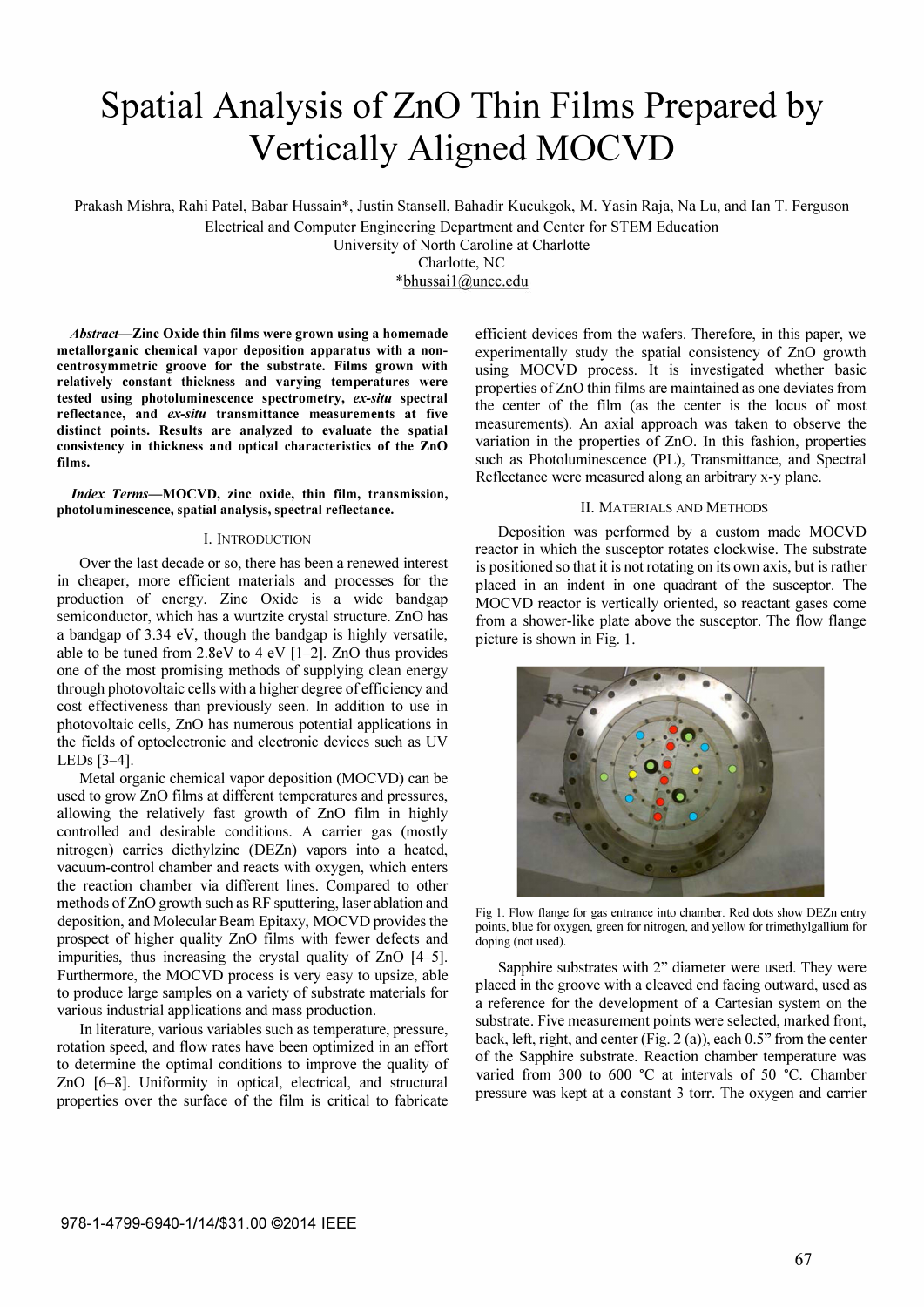gas had flow rates of 1000 and 100 sccm respectively. The metallorganic precursor had a bubbler pressure of 180 torr at 5 °C, resulting in a VIllI ratio of 330 [6]. PL was conducted by a PL/Raman spectrophotometer from Photon Systems. Transmittance and spectral reflectance are measured by UV -vis Hamamatsu light source and a FILMetrics spectrophotometer. Substrates were cleaned with acetone, methanol, isopropanol, and distilled water before being placed on a graphite susceptor. The rotation speed during growth was 800 rpm [9]. All the samples were around 500 nm thick, with the exception of the sample grown at 300 °C which was unable to grow past 358 nm due to very small growth rate because of lack of energy to overcome molecular bonds [6].



(b)

Fig. 2. (a) Substrate with regions labeled. Cleaved end at front was placed on outer edge of groove towards edge of the susceptor. (b) Susceptor inside the MOCVD reactor with grooves to place substrates.

#### III. RESULTS AND DISCUSSION

The effect of temperature on MOCVD growth is explained somewhere else, where the optimal growth temperature was discovered to be 550°C [6]. To prevent any deviations based on temperature, we used an average across temperature for all presented data. When normalized with respect to temperature, data showed no significant deviation.

### A. Photoluminescence

Photoluminescence was used to characterize defect concentration and determine spatial crystal behaviors. PL spectra have two quintessential characters; the height of their main, or exciton emission, peak, and the narrowness thereof. The larger the height and the narrower the peak (the sharper), the better the crystal quality is  $[6, 8, 10-12]$ . The results of PL spectrum analysis of the ten samples can be seen in Fig. 3. This figure demonstrates the full width at half maximum (FWHM) at each of the five points on the substrate. The crystal structure of the front of the crystal displays a much higher quality than the rest of the film. FWHM seems to vary more along the backfront axis than it does along the left-right axis. For reference, Fig. 4 provides a photoluminescence spectrum for one of the samples, grown at 600°C. From this figure, we note a general consistency of PL spectra across the spatial gradient. No auxiliary peaks or deviations from existing peaks in the centre were noted; the only deviation to note was a difference in crystal quality from Fig. 3.







Fig. 4. Photoluminescence spectra at five different points for a sample grown at 600°C.

# B. Spectral Reflectance

Spectral reflectance data is used by Filmetrics tool in an algorithm to calculate three values: the thickness of the sample, the rouglmess at the surface of the sample, and the fitting accuracy of the algorithm. All accuracies are above 95%. The roughness and thickness values are presented in Fig. 5.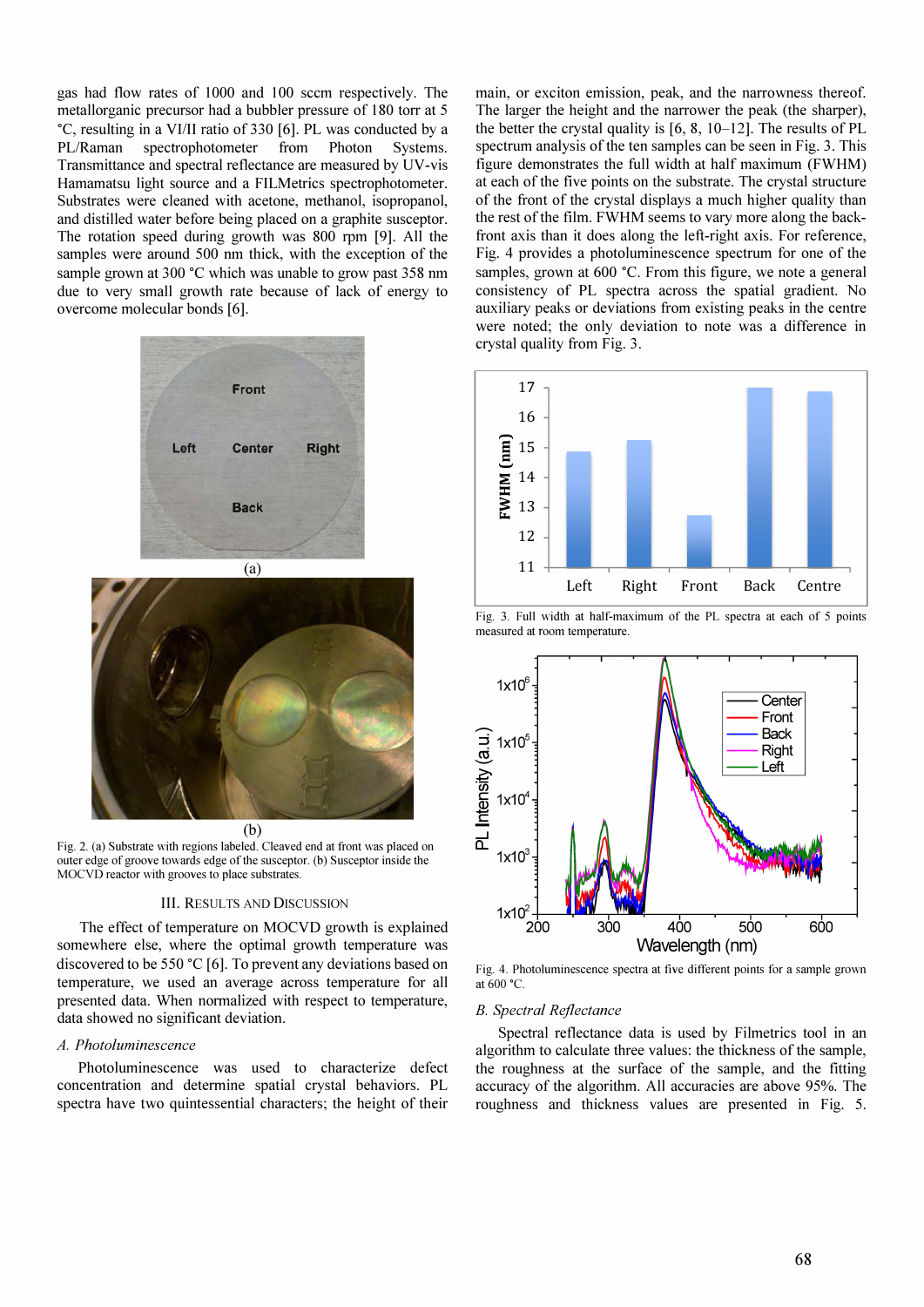Roughness of the samples is visibly consistent across the substrate. Thickness deviations are marginal  $(\sim 20 \text{ nm})$  for all regions but the front, which had a deviation of nearly 70 nm.



Fig. 5. Values of thickness and root mean square roughness as obtained by spectral reflectance by spatial positioning.



(b)

Fig. 6. (a) Thickness at 5 points along each axes left-to-right and back-to-front. Gradients visible in all four cardinal directions in a positive direction, with the exception of the negative gradient in the frontward direction. (b) A 3D histogram representation of the thicknesses on the area of the substrate. in: inch

To understand the nature of these thickness variations, we further investigated an additional two points on each axis, intermediary with respect to the measured points and the center on one of the substrates. These results are plotted in Fig. 6 (a). The same results are visualized in 3D histogram in Fig. 6 (b). From the figure, we can see a clear gradient-style activity along both axes emanating from the center. The only area to show a decrease with emanation distance is the front-side of the backto-front axis, attributed to the fact that it is distal with relation to the sources of the gas (placed near the outer edge of the susceptor).

# C. Transmittance

Transmittance spectra for all samples were relatively consistent. The average transmittances at the five points over the wavelength range of  $390 - 1100$  nm are plotted in Fig. 7. Transmittance for the average photocell window layer is >80% [13], which is a criterion met by the front, back, right, and center regions of the samples measured on average. However, the left region show lower rates of transmittance through the fihn. As the thicknesses are relatively consistent across the substrate, the lower transmittance of the left region can be attributed to the crystal quality of the ZnO film.



Fig. 7. Average transmittance values from wavelengths 390 nm to 1100 nm.

# D. Framework for Spatial Behavior

All of the characteristics discussed above can be attributed to the position of the substrate on the susceptor in MOCVD reactor. The standard deviation of the measured values at different point on the substrate are summarized in Table 1. The standard deviation of the values across the substrate are not substantial, but are enough to warrant scrutiny of a certain behaviors along the axes. The substrate is not positioned in the center of the susceptor, but rather positioned to the side of the susceptor so the substrate does not turn on its own axis (Fig.  $2(b)$ ). Due to this positioning, some areas of the substrate receive uneven coating of reactive gases in the chamber. For example, looking at the front-back, or y-, axis, we observe a decreased thickness in the front because it is farther removed from the source of the gas which is primarily received in the center of the susceptor, also, explaining its abnormally high transmittance.

Table I. The average of all PL-FWHM, transmittances, and thicknesses over the five measured points on the substrates

|                   | Average | <b>Standard Deviation</b> |
|-------------------|---------|---------------------------|
| PL-FWHM (nm)      | 15.40   | 1.797                     |
| Transmittance (%) | 83.61   | 3.878                     |
| Thickness (nm)    | 483 4   | 36.62                     |